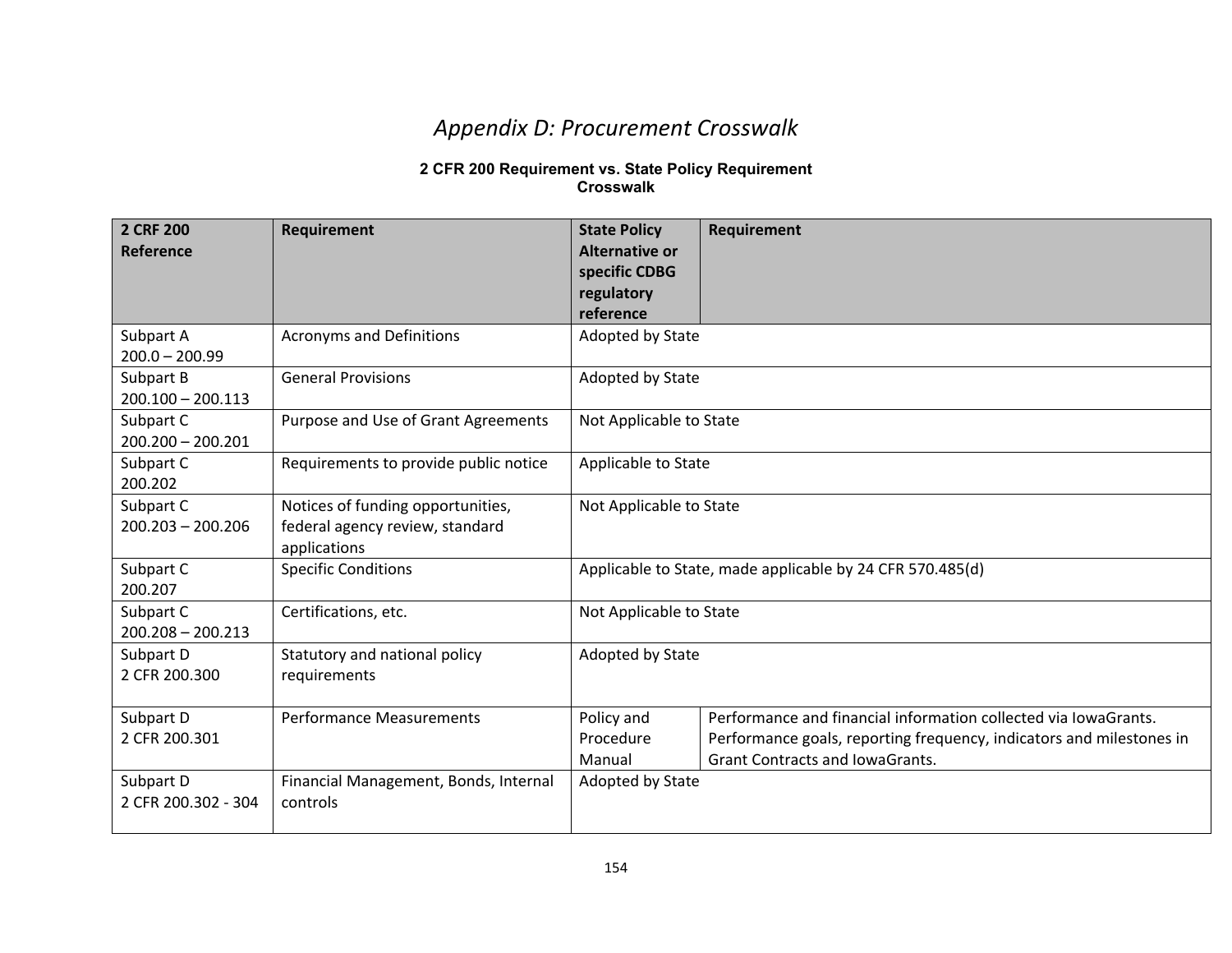| 2 CRF 200<br>Reference                  | Requirement                                                                                | <b>State Policy</b><br><b>Alternative or</b><br>specific CDBG<br>regulatory | Requirement                                                                                                                                                                                                                                      |
|-----------------------------------------|--------------------------------------------------------------------------------------------|-----------------------------------------------------------------------------|--------------------------------------------------------------------------------------------------------------------------------------------------------------------------------------------------------------------------------------------------|
|                                         |                                                                                            | reference                                                                   |                                                                                                                                                                                                                                                  |
| Subpart D<br>2 CFR 200.305              | Payment                                                                                    | Policy and<br>Procedure<br>Manual                                           | Grant recipient's payment made on a reimbursement basis only.<br>Request of Payment collected via IowaGrants. State follows CMIA<br>agreement and default procedures. State has criteria to withhold<br>payment for non-compliance as necessary. |
| Subpart D<br>2 CFR 200.306              | <b>Cost Sharing or Matching</b>                                                            | Adopted by State                                                            |                                                                                                                                                                                                                                                  |
| Subpart D<br>2 CFR 200.307              | Program Income                                                                             | 24 CFR<br>570.489(e) & (f)                                                  | Definition, program income paid to the state, and program income<br>retained by the unit of local government                                                                                                                                     |
| Subpart D<br>2 CFR 200.308 -<br>200.311 | Revision of Budget and Program Plans<br>Period of Performance<br><b>Insurance Coverage</b> | Adopted by State                                                            |                                                                                                                                                                                                                                                  |
| Subpart D<br>2 CFR 200.312              | Federally Owned and Exempt Property                                                        | Not Applicable                                                              |                                                                                                                                                                                                                                                  |
| Subpart D<br>2 CFR 200.313-<br>200.316  | Equipment, Supplies, Intangible<br>property, property trust relationship                   | Adopted by State                                                            |                                                                                                                                                                                                                                                  |
| Subpart D<br>2 CFR 200.317              | Procurement by States                                                                      | IAC 11.117.1(2)<br>& 11.118.2(8A)<br>24 CFR 570.489<br>(g)                  | The department and agencies shall follow procurement policies<br>regardless of the funding source supporting the procurement.                                                                                                                    |
| Subpart D<br>2 CFR 200.318              | <b>General Procurement Standards</b>                                                       | <b>Procurement Policy</b>                                                   | Sub-recipients only: Community Development Block Grant Disaster Recovery Recipients                                                                                                                                                              |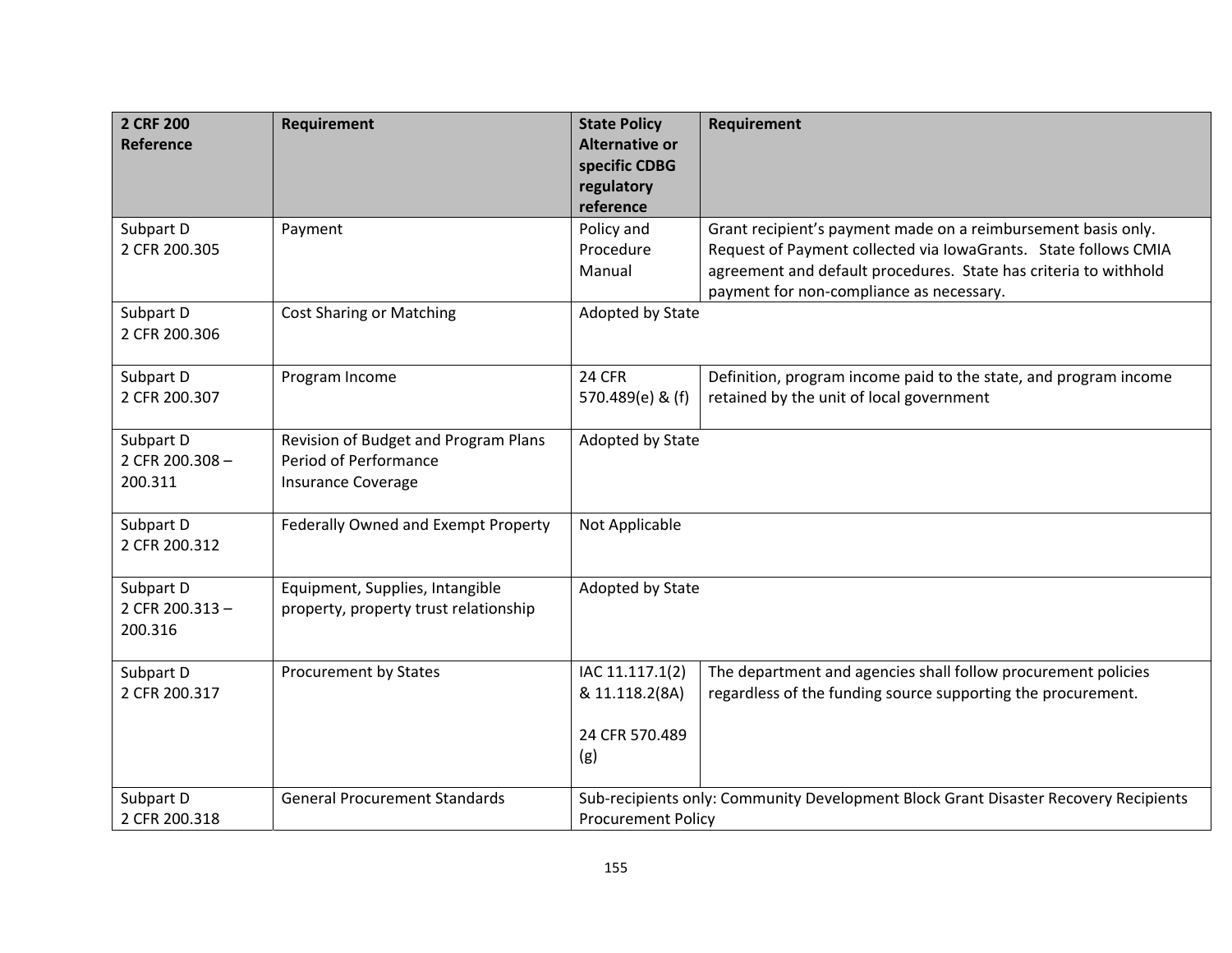| 2 CRF 200<br>Reference     | Requirement                                               | <b>State Policy</b><br><b>Alternative or</b><br>specific CDBG<br>regulatory<br>reference                         | Requirement                                                                                                                                                                       |
|----------------------------|-----------------------------------------------------------|------------------------------------------------------------------------------------------------------------------|-----------------------------------------------------------------------------------------------------------------------------------------------------------------------------------|
| Subpart D<br>2 CFR 200.319 | Competition                                               | <b>Procurement Policy</b>                                                                                        | Sub-recipients only: Community Development Block Grant Disaster Recovery Recipients                                                                                               |
| Subpart D<br>2 CFR 200.320 | Methods of Procurement to be followed                     | Sub-recipients only: Community Development Block Grant Disaster Recovery Recipients<br><b>Procurement Policy</b> |                                                                                                                                                                                   |
| 2 CFR 200.322              | <b>Procurement of Recovered Materials</b>                 | Sub-recipients only: Community Development Block Grant Disaster Recovery Recipients<br><b>Procurement Policy</b> |                                                                                                                                                                                   |
| Subpart D<br>2 CFR 200.323 | Contract cost and price                                   | Sub-recipients only: Community Development Block Grant Disaster Recovery Recipients<br><b>Procurement Policy</b> |                                                                                                                                                                                   |
| Subpart D<br>2 CFR 200.324 | Federal Awarding Agency or Pass-<br>through entity review | Sub-recipients only: Community Development Block Grant Disaster Recovery Recipients<br><b>Procurement Policy</b> |                                                                                                                                                                                   |
| Subpart D<br>2 CFR 200.325 | <b>Bonding requirements</b>                               | Sub-recipients only: Community Development Block Grant Disaster Recovery Recipients<br><b>Procurement Policy</b> |                                                                                                                                                                                   |
| Subpart D<br>2 CFR 200.326 | <b>Contract Provisions</b>                                | Sub-recipients only: Community Development Block Grant Disaster Recovery Recipients<br><b>Procurement Policy</b> |                                                                                                                                                                                   |
| Subpart D<br>2 CFR 200.327 | <b>Financial Reporting</b>                                | Policy and<br>Procedure<br>Manual                                                                                | Performance and financial information collected via lowaGrants.<br>Performance goals, reporting frequency, indicators and milestones in<br><b>Grant Contracts and IowaGrants.</b> |
| Subpart D<br>2 CFR 200.328 | Monitoring and Reporting Program<br>Performance           | Policy and<br>Procedure<br>Manual                                                                                | Monitoring and reporting by grantees                                                                                                                                              |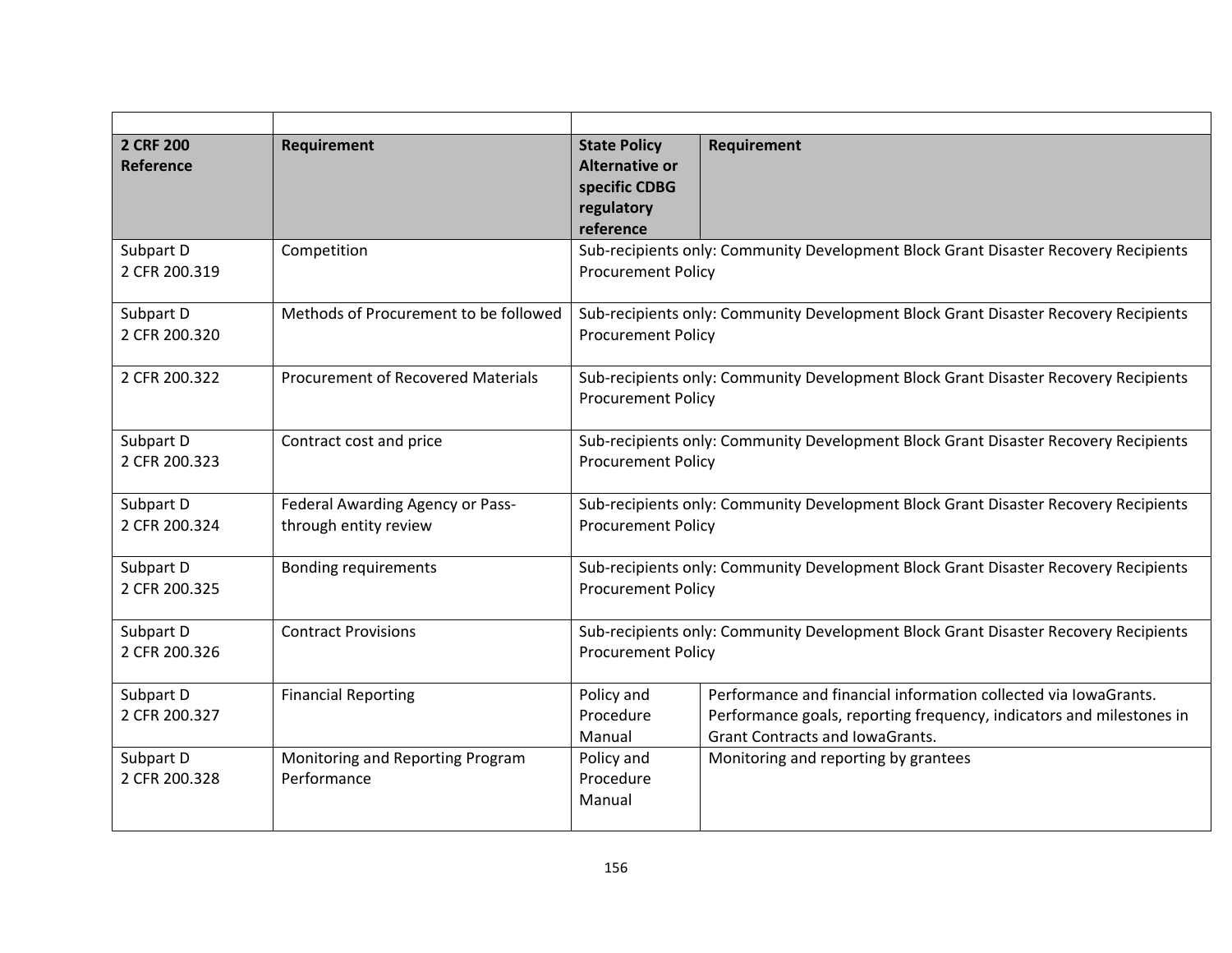| 2 CRF 200<br>Reference                         | Requirement                                                                                                                                                                                                                                                                                                                                  | <b>State Policy</b><br><b>Alternative or</b><br>specific CDBG<br>regulatory                                                             | Requirement                                                                                                              |
|------------------------------------------------|----------------------------------------------------------------------------------------------------------------------------------------------------------------------------------------------------------------------------------------------------------------------------------------------------------------------------------------------|-----------------------------------------------------------------------------------------------------------------------------------------|--------------------------------------------------------------------------------------------------------------------------|
|                                                |                                                                                                                                                                                                                                                                                                                                              | reference                                                                                                                               |                                                                                                                          |
| Subpart D<br>2 CFR 200.329                     | <b>Reporting on Real Property</b>                                                                                                                                                                                                                                                                                                            | Policy and<br>Procedure<br>Manual                                                                                                       | Method and frequency of reporting on the status of real property in<br>which the federal government retains an interest. |
| Subpart D<br>2 CFR 200.330 -<br>200.332        | Subrecipient and Contractor<br>Determinations, Requirements for pass<br>through entities, Fixed amount<br>subawards,                                                                                                                                                                                                                         |                                                                                                                                         | Applicable to state. Applicable by 24 CFR 570.489 (m)                                                                    |
| Subpart D<br>2 CFR 200.333                     | Retention requirements for records                                                                                                                                                                                                                                                                                                           | Adopted by state also 24 CFR 570.490 record keeping requirements                                                                        |                                                                                                                          |
| Subpart D<br>2 CFR 200.333                     | Request for transfer of records                                                                                                                                                                                                                                                                                                              | Adopted by state also 24 CFR 570.490 record keeping requirements                                                                        |                                                                                                                          |
| Subpart D<br>2 CFR 200.337 $-2$<br>CFR 200.345 | Restriction on public access to records,<br>Remedies for noncompliance<br>Termination, Notification of termination<br>requirement, Opportunities to object,<br>hearings and appeals, Effects of<br>suspension and termination, Close-out,<br>Post-closeout adjustments and<br>continuing responsibilities, and<br>collections of amounts due | Adopted by state. Close-out with subrecipients in accordance with 24 CFR 470.489(i) are<br>outlined in the Policy and Procedure manual. |                                                                                                                          |
| Subpart E<br>2 CFR 200.402 -<br>200.406        | Composition of costs, factors affecting<br>allowability of costs, reasonable costs,<br>allocable costs, applicable credits                                                                                                                                                                                                                   | Adopted by State                                                                                                                        |                                                                                                                          |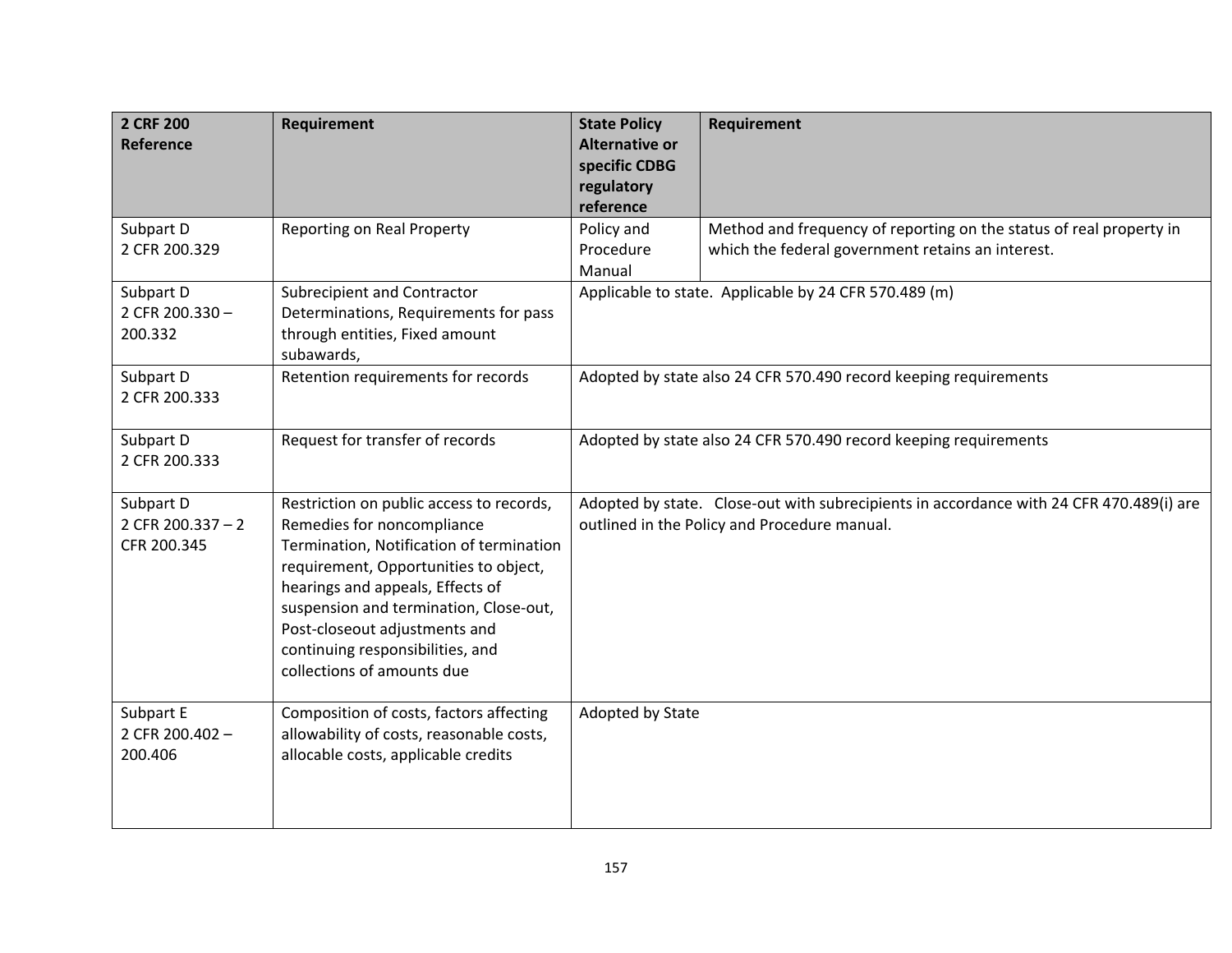| 2 CRF 200<br>Reference           | <b>Requirement</b>                                                                                     | <b>State Policy</b><br><b>Alternative or</b><br>specific CDBG<br>regulatory | Requirement                                                                                                                                                                                                                                                                                                                                                                                                                                                                                                                                                                                                                                                                                                                                                                                                                                                                                            |
|----------------------------------|--------------------------------------------------------------------------------------------------------|-----------------------------------------------------------------------------|--------------------------------------------------------------------------------------------------------------------------------------------------------------------------------------------------------------------------------------------------------------------------------------------------------------------------------------------------------------------------------------------------------------------------------------------------------------------------------------------------------------------------------------------------------------------------------------------------------------------------------------------------------------------------------------------------------------------------------------------------------------------------------------------------------------------------------------------------------------------------------------------------------|
|                                  |                                                                                                        | reference                                                                   |                                                                                                                                                                                                                                                                                                                                                                                                                                                                                                                                                                                                                                                                                                                                                                                                                                                                                                        |
| Subpart E<br>2 CFR 200.407       | Prior written approval                                                                                 | <b>24 CFR</b><br>570.489(P)                                                 | All cost items described in 2 CFR part 200, subpart E, that require<br>Federal agency approval are allowable without prior approval of HUD,<br>to the extent that they otherwise comply with the requirements of 2<br>CFR part 200, subpart E, and are otherwise eligible, except for the<br>following:<br>(1) Depreciation methods for fixed assets shall not be changed without<br>the express approval of the cognizant Federal agency (2 CFR 200.436).<br>(2) Fines, penalties, damages, and other settlements are unallowable<br>costs to the CDBG program (2 CFR 200.441).<br>(3) Costs of housing (e.g., depreciation, maintenance, utilities,<br>furnishings, rent), housing allowances, and personal living expenses<br>(goods or services for personal use) regardless of whether reported as<br>taxable income to the employees (2 CFR 200.445).<br>(4) Organization costs (2 CFR 200.455). |
| Subpart E                        | Remainder of Subpart E cost principles:                                                                |                                                                             | Adopted by state, with exception to those issues that require prior written approval                                                                                                                                                                                                                                                                                                                                                                                                                                                                                                                                                                                                                                                                                                                                                                                                                   |
| 2 CFR 200.408 -<br>200.475       | Direct and Indirect Costs, Special<br>considerations, general provisions for<br>selected items of Cost | noted above.                                                                |                                                                                                                                                                                                                                                                                                                                                                                                                                                                                                                                                                                                                                                                                                                                                                                                                                                                                                        |
| Subpart F<br>2 CFR 200.500 - 521 | <b>Audit Requirements</b>                                                                              | Adopted by state                                                            |                                                                                                                                                                                                                                                                                                                                                                                                                                                                                                                                                                                                                                                                                                                                                                                                                                                                                                        |
|                                  |                                                                                                        |                                                                             |                                                                                                                                                                                                                                                                                                                                                                                                                                                                                                                                                                                                                                                                                                                                                                                                                                                                                                        |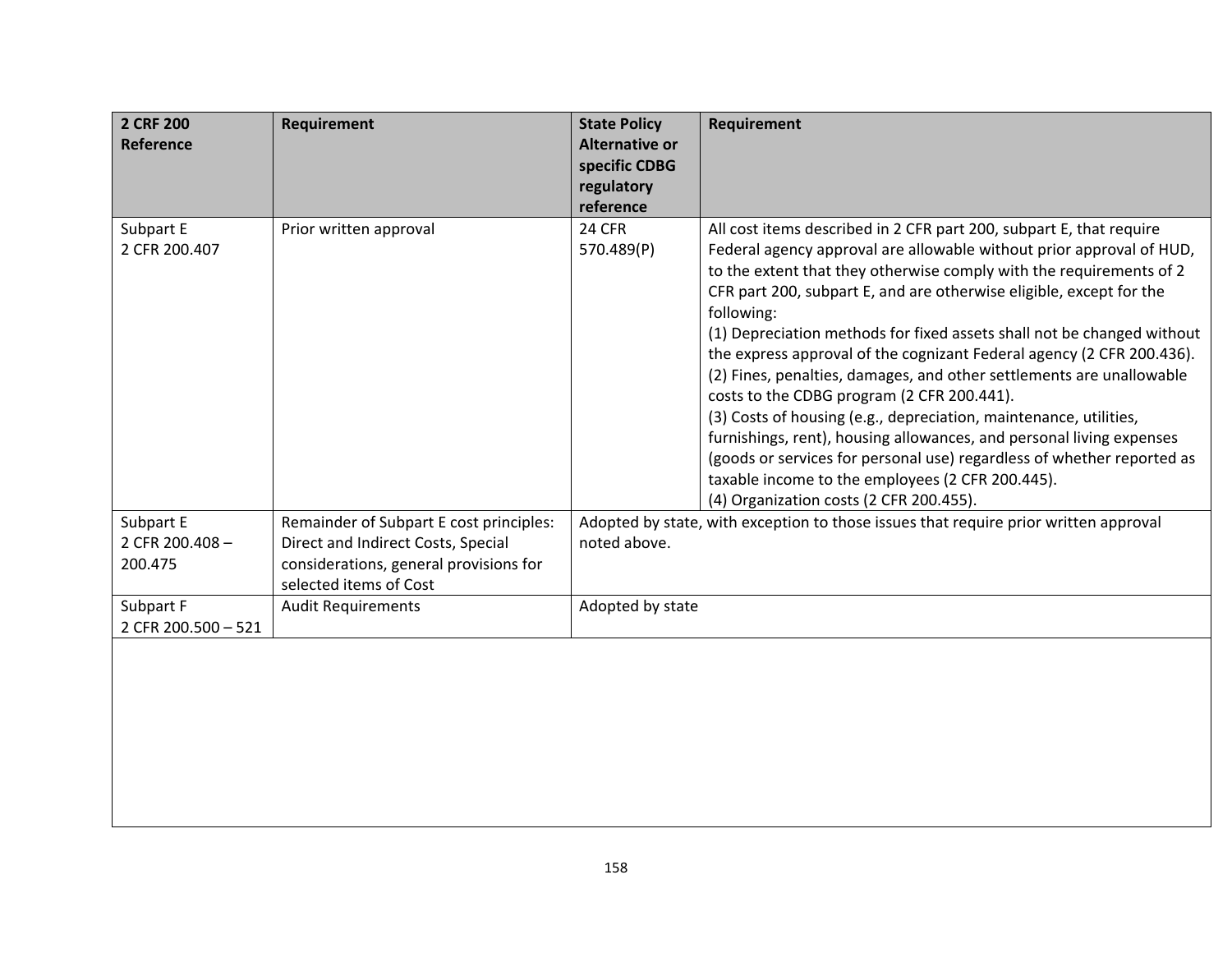| Appendix II to Part 200 - Contract Provisions |                                                                                                                                                                                                                                         |                                                                                          |                                                                                                                                                                                                                                                                                                                                                               |
|-----------------------------------------------|-----------------------------------------------------------------------------------------------------------------------------------------------------------------------------------------------------------------------------------------|------------------------------------------------------------------------------------------|---------------------------------------------------------------------------------------------------------------------------------------------------------------------------------------------------------------------------------------------------------------------------------------------------------------------------------------------------------------|
| 2 CRF 200<br>Reference                        | Requirement                                                                                                                                                                                                                             | <b>State Policy</b><br><b>Alternative or</b><br>specific CDBG<br>regulatory<br>reference | Requirement                                                                                                                                                                                                                                                                                                                                                   |
| Appendix II (B)                               | All contracts in excess of \$10,000 must<br>address termination for cause and for<br>convenience                                                                                                                                        | IAC 11.119.4(4)                                                                          | IEDA contracts address through Termination clause(s) provisions.<br>Sub-recipients only: Community Development Block Grant Disaster<br>Recovery Recipients Procurement Policy                                                                                                                                                                                 |
| Appendix II (C)                               | <b>Equal Employment Opportunity</b>                                                                                                                                                                                                     | IAC11.121.1;<br>216 and;<br>section 19B.7                                                | IEDA contracts address through Compliance with EEO/AA Provisions.<br>Sub-recipients only: Community Development Block Grant Disaster<br><b>Recovery Recipients Procurement Policy</b>                                                                                                                                                                         |
| Appendix II (D)                               | Davis-Bacon Act, as amended (40 U.S.C.<br>3141-3148).                                                                                                                                                                                   |                                                                                          | IEDA will not be awarding construction contracts.<br>Sub-recipients only: Community Development Block Grant Disaster<br><b>Recovery Recipients Procurement Policy</b>                                                                                                                                                                                         |
| Appendix II (E)                               | <b>Contract Work Hours and Safety</b><br>Standards Act (40 U.S.C. 3701-3708).<br>Where applicable, all contracts awarded<br>by the non-Federal entity in excess of<br>\$100,000 that involve the employment<br>of mechanics or laborers |                                                                                          | IEDA will not be awarding contracts in excess of \$100,000 that involve<br>the employment of mechanics or laborers and compliance with 40<br>U.S.C. 3702 and 3704, as supplemented by Department of Labor<br>regulations (29 CFR Part 5).<br>Sub-recipients only: Community Development Block Grant Disaster<br><b>Recovery Recipients Procurement Policy</b> |
| Appendix II (F)                               | Rights to Inventions Made Under a<br>Contract or Agreement.                                                                                                                                                                             |                                                                                          | IEDA contracts address through Federal Government Rights in an<br>attachment for Additional Requirements for Federally-funded<br>Agreements.                                                                                                                                                                                                                  |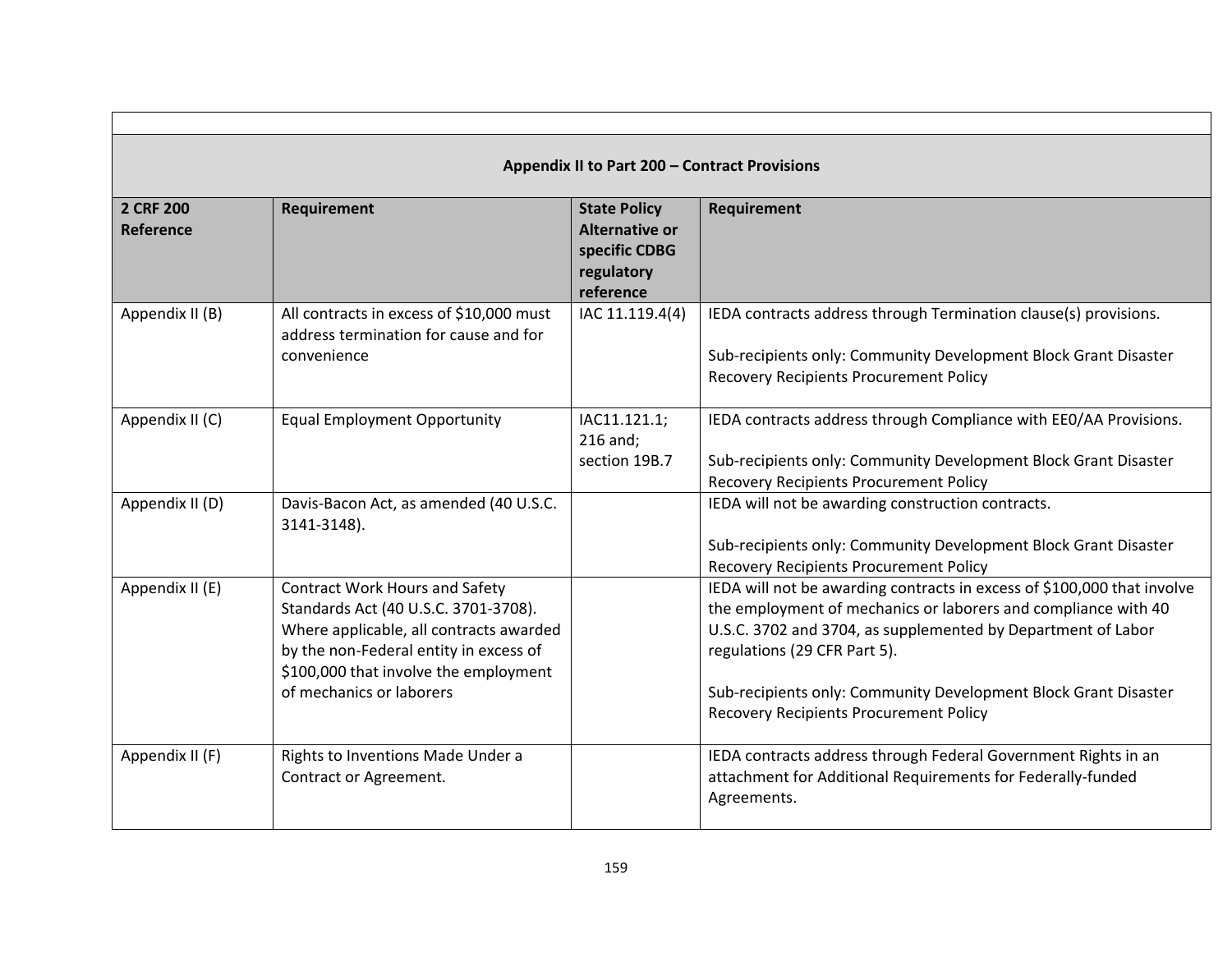|                 |                                         |                       | Sub-recipients only: Community Development Block Grant Disaster           |
|-----------------|-----------------------------------------|-----------------------|---------------------------------------------------------------------------|
|                 |                                         |                       | <b>Recovery Recipients Procurement Policy</b>                             |
| 2 CRF 200       | Requirement                             | <b>State Policy</b>   | Requirement                                                               |
| Reference       |                                         | <b>Alternative or</b> |                                                                           |
|                 |                                         | specific CDBG         |                                                                           |
|                 |                                         | regulatory            |                                                                           |
|                 |                                         | reference             |                                                                           |
| Appendix II (G) | Clean Air Act (42 U.S.C. 7401-7671q.)   |                       | IEDA does not anticipate itself awarding of procurement contracts         |
|                 | and the Federal Water Pollution Control |                       | excess of \$150,000. However, IEDA includes Clean Air Act (42 U.S.C.      |
|                 | Act (33 U.S.C. 1251-1387), as           |                       | 7401-7671q.) and the Federal Water Pollution Control Act (33 U.S.C.       |
|                 | amended-Contracts and subgrants of      |                       | 1251-1387), as amended in an attachment for Additional                    |
|                 | amounts in excess of \$150,000 must     |                       | Requirements for Federally-funded Agreements in all agreements            |
|                 | contain a provision that requires the   |                       |                                                                           |
|                 | non-Federal award to agree to comply    |                       | Sub-recipients only: Community Development Block Grant Disaster           |
|                 | with all applicable standards           |                       | Recovery Recipients Procurement Policy                                    |
|                 |                                         |                       |                                                                           |
| Appendix II (H) | Mandatory standards and policies        |                       | Currently the State of Iowa does not have a state energy plan that        |
|                 | relating to energy efficiency           |                       | relate to energy efficient guidelines. However, IEDA uses the green       |
|                 |                                         |                       | streets criteria as a guideline for all construction grants.              |
|                 |                                         |                       |                                                                           |
|                 |                                         |                       | Sub-recipients only: Community Development Block Grant Disaster           |
|                 |                                         |                       | <b>Recovery Recipients Procurement Policy</b>                             |
| Appendix II (I) | Debarment and Suspension (Executive     | IAC 117.18(8A)        | IEDA: Formal Request for Proposals bidders are required to sign a         |
|                 | Orders 12549 and 12689)                 |                       | certification the contractor nor any of its principals: (a) are presently |
|                 |                                         |                       | or have been debarred, suspended, proposed for debarment, declared        |
|                 |                                         |                       | ineligible, or voluntarily excluded from covered transactions by a        |
|                 |                                         |                       | Federal Agency or State Agency; (b) have within a three year period       |
|                 |                                         |                       | preceding this Proposal been convicted of, or had a civil judgment        |
|                 |                                         |                       | rendered against them for commission of fraud, a criminal offense in      |
|                 |                                         |                       | connection with obtaining, attempting to obtain, or performing a          |
|                 |                                         |                       | public (federal, state, or local) transaction or contract under a public  |
|                 |                                         |                       | transaction, violation of antitrust statutes; commission of               |
|                 |                                         |                       | embezzlement, theft, forgery, falsification or destruction of records,    |
|                 |                                         |                       | making false statements, or receiving stolen property; (c) are presently  |